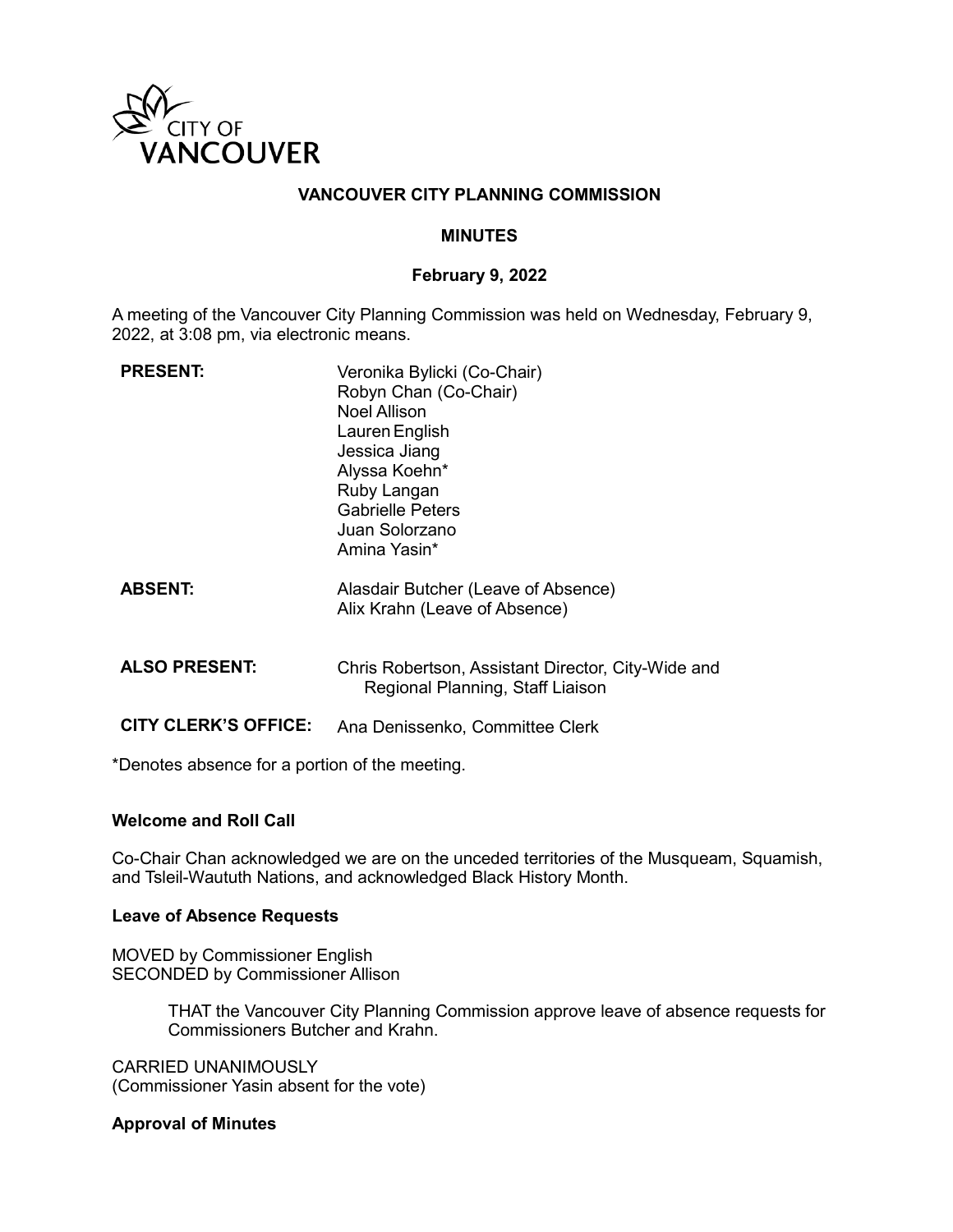MOVED by Commissioner Bylicki SECONDED by Commissioner Allison

> THAT the Vancouver City Planning Commission approve the Minutes from the meeting of Wednesday, January 12, 2022 as circulated.

CARRIED UNANIMOUSLY (Commissioner Yasin absent for the vote)

# **Notice of Upcoming Meetings**

Co-Chair Chan informed the Commission that the next Standing Committee meeting will be held on February 23, 2022, and the next regular meeting will be held on March 9, 2022.

\* \* \* \* \*

*VARY AGENDA*

*MOVED by Commissioner English SECONDED by Commissioner Allison* 

> *THAT the Vancouver City Planning Commission vary the agenda to move the Commissioner Reports and Discussion as a first agenda item due to the absence of the liaisons at the meeting.*

*CARRIED UNANIMOUSLY*

*For clarity, the minutes are recorded in chronological order.*

\* \* \* \* \*

#### **2. Commissioner Reports and Discussion**

#### *a) Milestones workshop debrief*

Commissioner Jiang shared the following:

- Milestones workshop "A Year in Review", which focused on major City of Vancouver planning events of 2021, went well.
- Another event is planned to be held in March.
- The Commission is still looking for panelists for the March event.

#### *b) Reports from Committees (Committee Chairs)*

Co-Chair Chan indicated that the JEDI Committee has not formally met this year.

Commissioner Koehn shared updates from the Governance Committee and encouraged Commissioners to reach out to people who might be interested in the work of the Vancouver City Planning Commission before the Nomination Subcommittee meeting.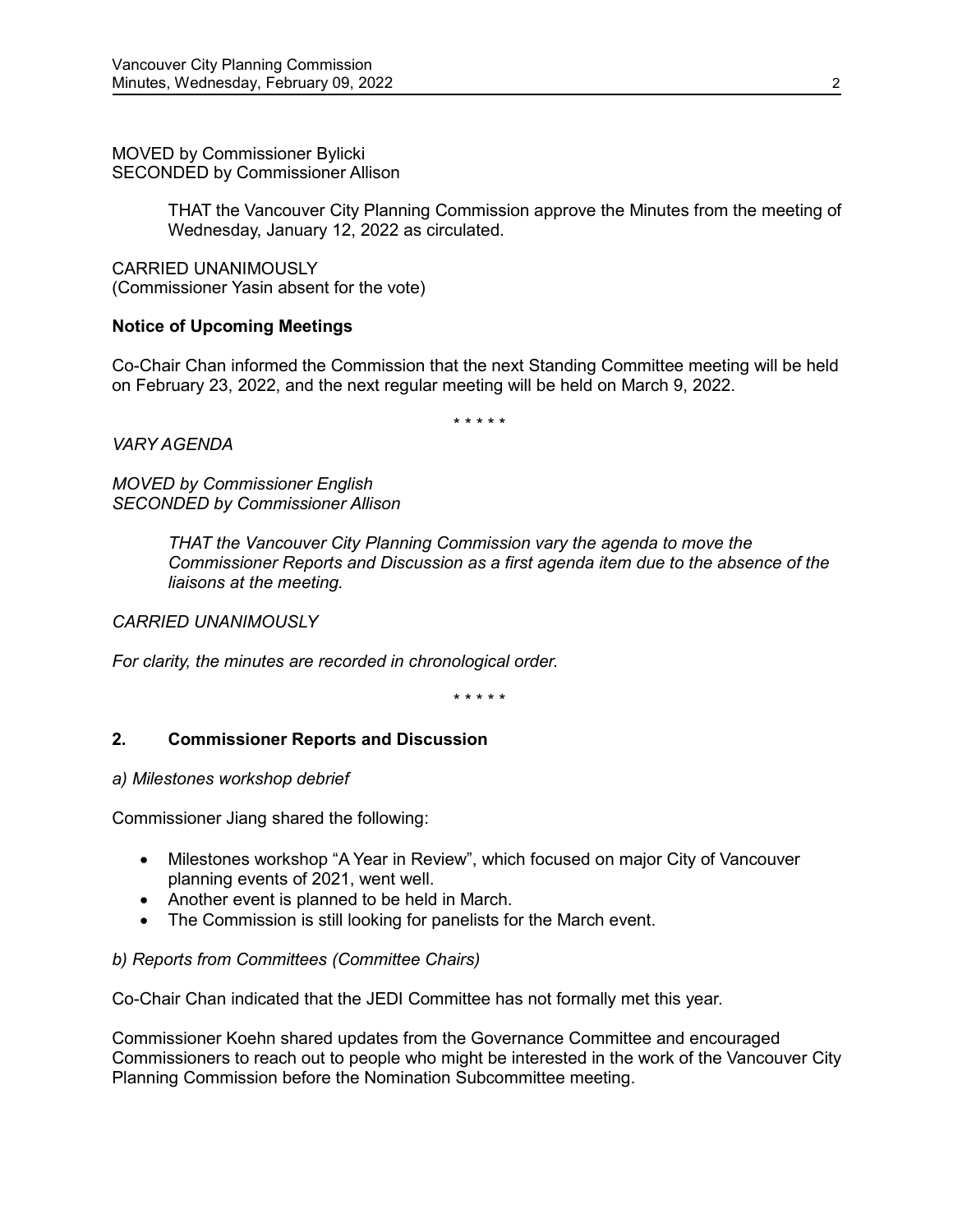### *c) Reports from Commissioners*

Co-Chair Chan suggested holding an event focused on planning and families and opened the floor for discussion. Commissioners discussed the following:

- Accessibility and health for children and youth;
- Need for childcare spaces in infrastructure development and affordable housing.

# **1. Liaison Reports**

Chris Robertson provided updates on the following topics and responded to questions and comments:

- Broadway Plan Draft Plan is being released at the beginning of March for comment; final plan will be presented to Council May 18;
- Enactment of [Streamlining Rental Initiative](https://council.vancouver.ca/20211005/documents/spec1.pdf?_ga=2.59490989.1205063102.1644366292-1653711352.1636142754) by-laws;
- Staff review of 2021 Census Count;
- Vancouver Plan update to the Committee currently being scheduled.

Trustee Fraser circulated VSB Liaison Updates in written form prior to the meeting.

# **3. Strategic Plan Discussion**

Co-Chair Bylicki reviewed Strategy 2 of the Vancouver City Planning Commission Work Plan "Strengthening Public Engagement." Actionable items include holding workshops, advocating to Council, and collaborating with other Committees on public engagement.

#### **4. New Business**

Commissioner Peters inquired if Commissioners experienced meaningful engagement with the City of Vancouver, and the Commissioners have discussed their experiences engaging with the City.

#### **ADJOURNMENT**

MOVED by Commissioner Bylicki SECONDED by Commissioner English

THAT this meeting be adjourned.

CARRIED UNANIMOUSLY (Commissioner Koehn absent for the vote)

#### **Next Meeting:**

| DATE:  | Wednesday, March 09, 2022 |
|--------|---------------------------|
| TIME:  | $3:00 \text{ pm}$         |
| PLACE: | TBD.                      |